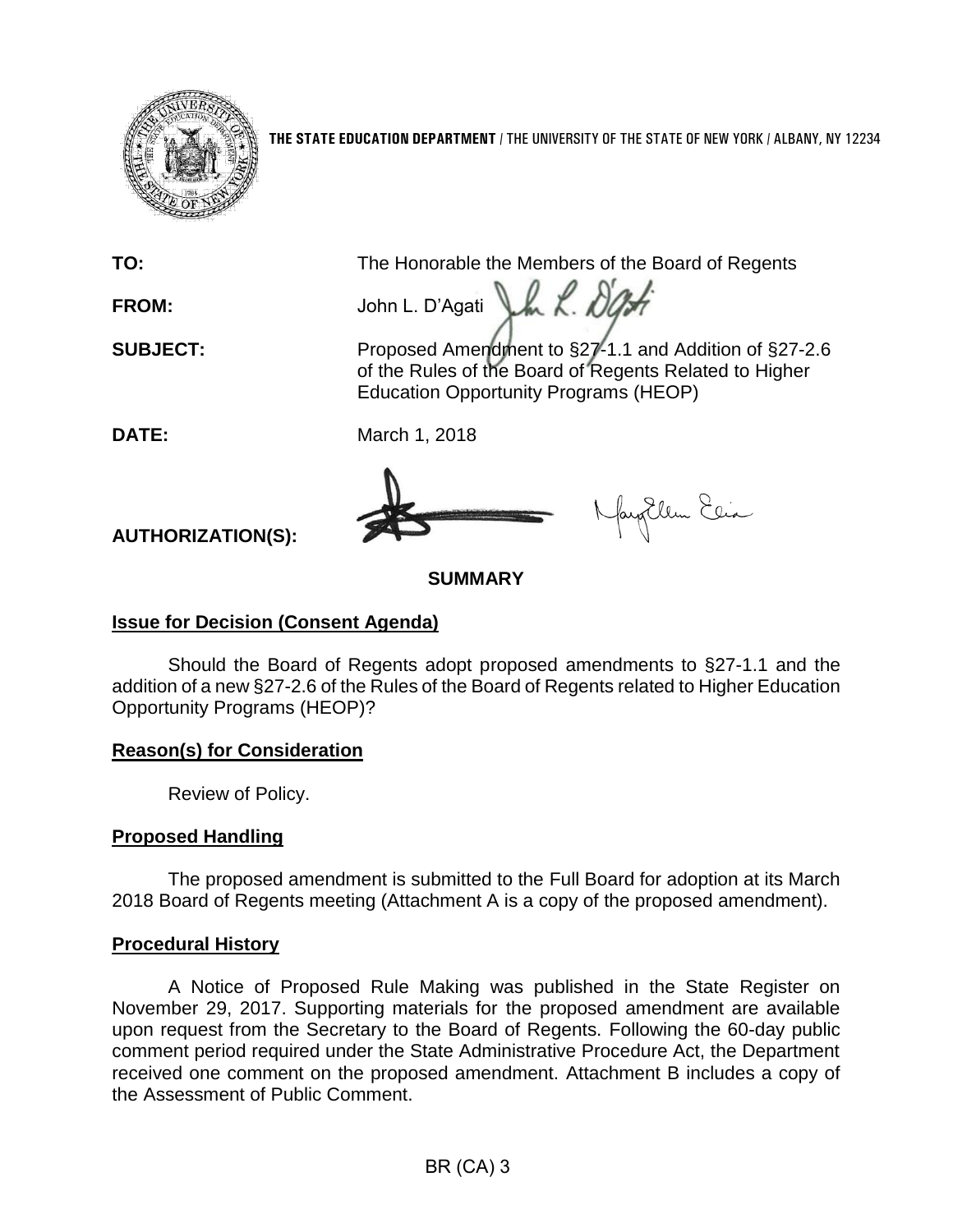### **Background Information**

The Department is proposing updates to Subparts 27-1 and 27-2 of the Regents Rules which govern the eligibility requirements for the Higher Education Opportunity Program (HEOP) at private and public institutions of higher education. The updates clarify and modernize the language in the regulations to align with current practice.

### **Proposed Amendments:**

Subpart 27-1 of the Regents Rules governs the eligibility requirements for opportunity programs in the private sector (independent institutions). The proposed amendments include changes to the definition of educationally and economically disadvantaged to ensure that access is targeted towards those students with the greatest need, pursuant to Education Law §6451.

- Section 27-1.1 (Student Eligibility)
	- $\circ$  (a) Educationally disadvantaged update language to improve access to HEOP for the target population and remove obsolete language. The amendments add "consideration for admission into this program should be given to the most educationally disadvantaged students based on their academic performance" to accomplish this.
	- $\circ$  (b) Economically disadvantaged revise definition to eliminate outdated tables and replace with 185 percent of federal poverty guidelines, and clarifiy documentation needed to establish eligibility.

Subpart 27-2 of the Regents Rules governs the eligibility requirements for opportunity programs in the public sector (SUNY and CUNY). The proposed amendments include a new Section 27-2.6 to standardize the eligibility requirements for opportunity programs across all sectors.

- Section 27-2.6 (Student Eligibility)
	- o While it has been inferred that public institutions follow the same eligibility requirements as private institutions, this new section is intended to ensure that the eligibility requirements are standardized across public and private opportunity programs.

This is the final phase to update the regulations (changes to Subpart 152-1 of the Commissioner's Regulations were adopted in September) relating to HEOP. These revisions will clarify and modernize the existing language and provide consistency across sectors. They will also be useful when establishing the framework for the upcoming RFP cycles for the HEOP programs. These updates were developed with input from the field representing all sectors and SED staff.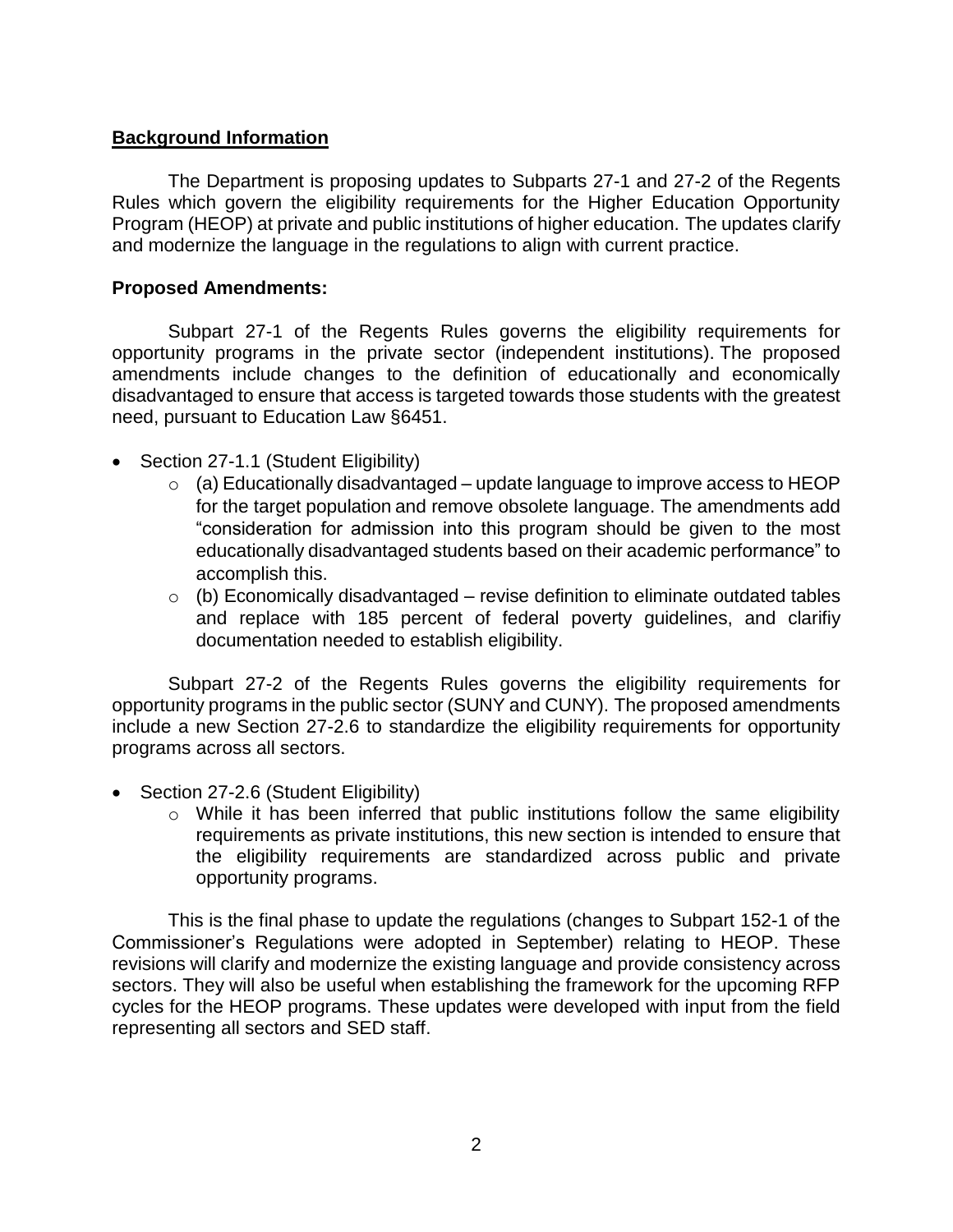## **Related Regents Items**

[September 2017](http://www.regents.nysed.gov/common/regents/files/917brca3.pdf) (http://www.regents.nysed.gov/common/regents/files/917brca3.pdf)

[November 2017](http://www.regents.nysed.gov/common/regents/files/1117hed1.pdf)  (http://www.regents.nysed.gov/common/regents/files/1117hed1.pdf)

#### **Recommendation**

Department staff recommends that the Board take the following action:

VOTED: That §27-1.1 be amended and a new §27-2.6 of the Rules of the Board of Regents be added, as submitted.

## **Timetable for Implementation**

If adopted at the March 2018 meeting, the proposed amendment will become effective on March 28, 2018.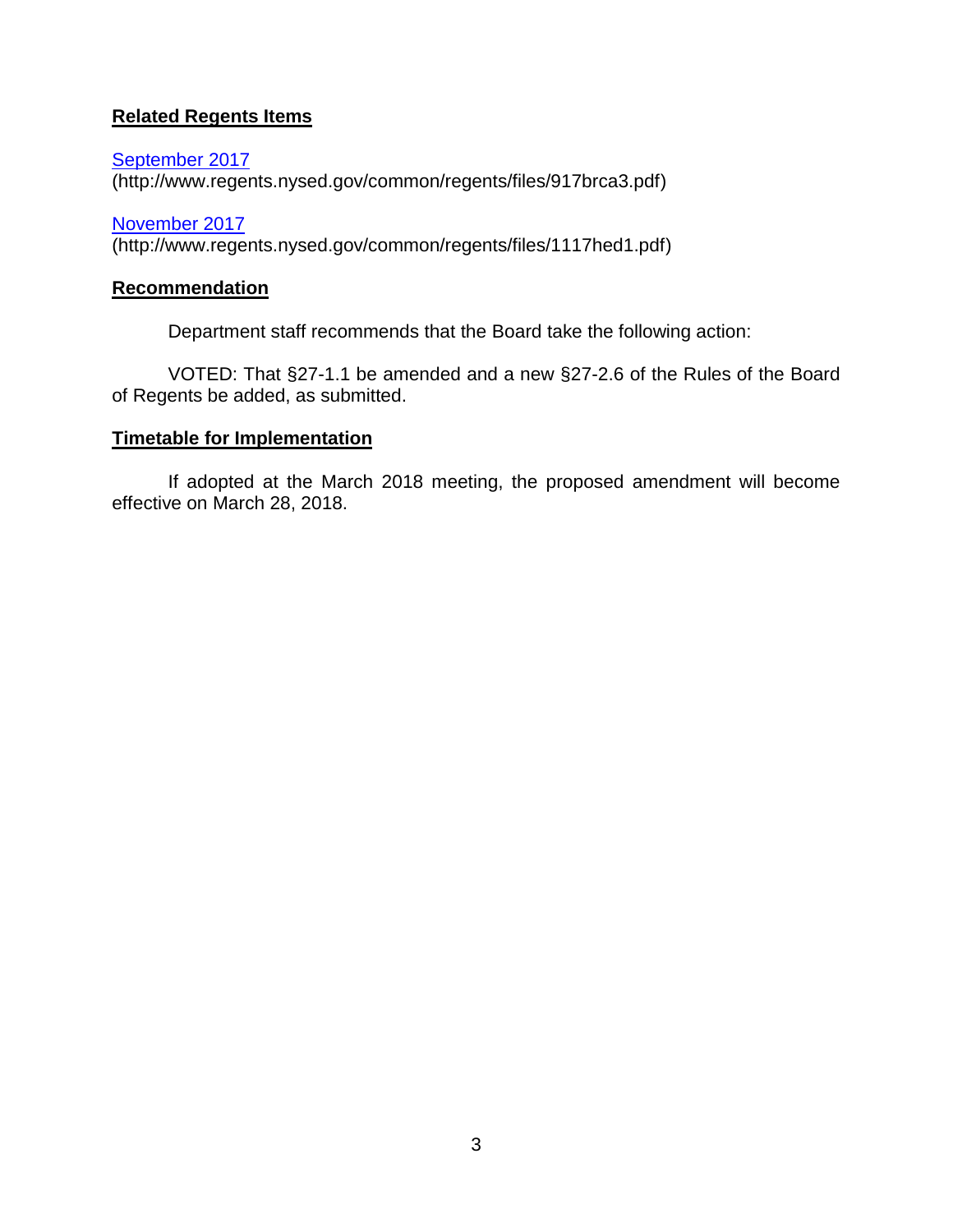#### **Attachment A**

#### AMENDMENT TO THE RULES OF THE BOARD OF REGENTS

Pursuant to Education Law sections 101, 207, 305, 6451 and 6452.

1. Section 27-1.1 of the Rules of the Board of Regents is amended to read as follows:

To be eligible for benefits pursuant to the provisions of section 6451 of the Education Law, a student must be both educationally and economically disadvantaged according to the following criteria:

(a) Educationally disadvantaged. Each institution shall establish its own criteria for educationally disadvantaged, which shall include, but not be limited to, the following factors: predicting a student's probability of academic success, and nonadmissibility, by the college's normal admissions standards, to the college at the matriculated status in a degree program. Consideration for admission into this program should be given to the most educationally disadvantaged students based on each institution's established criteria. Recipients of Regents scholarships for academic excellence [won in countywide competitions] are not eligible. Students who previously attended another institution at which they were enrolled in an opportunity program pursuant to Education Law sections 6451 and 6452[, the eligibility criteria of which are substantially similar to the HEOP eligibility criteria of the school at which they matriculate,] may be eligible for the benefits of the HEOP program at the latter institution.

(b) Economically disadvantaged.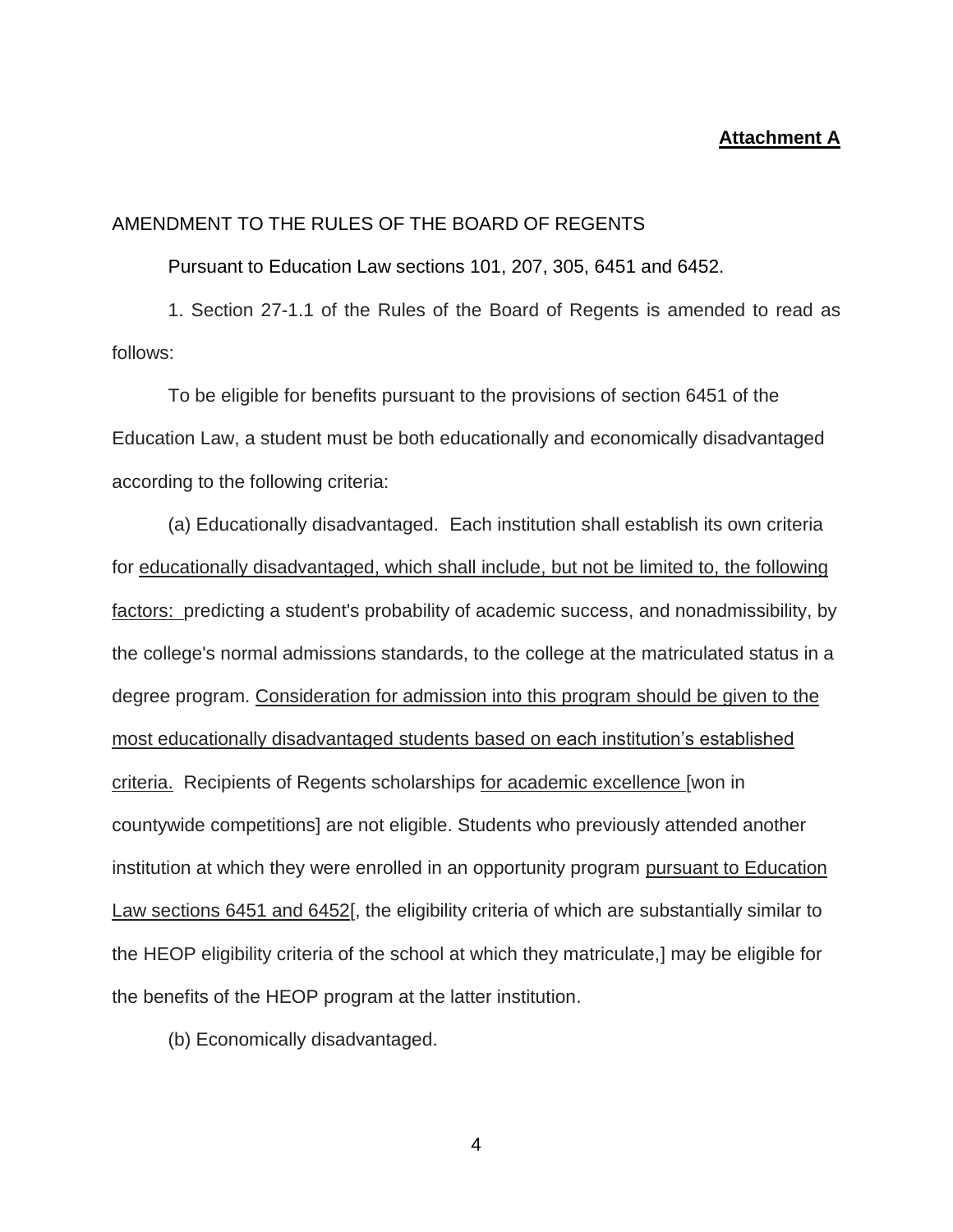(1) [For students first entering college between July 1, 2005 and June 30, 2012. A student is *economically disadvantaged* if he or she is a member of a household supported by one member thereof with a total annual income which does not exceed the applicable amount set forth in the following tables; or of a household supported solely by one member thereof who is employed by two or more employers at the same time, if the total annual income of such household does not exceed the applicable amount set forth in the following tables for the number of members in the household plus the second job allowance; or of a household supported by more than one worker thereof, or a household in which one worker is the sole support of a one-parent family, if the total annual income of such household does not exceed the applicable amount set forth in the following tables for the number of members in the household plus the employment allowance. For the purposes of this subdivision, the number of members of a household shall be determined by ascertaining the number of individuals living in the student's residence who are economically dependent on the income, as defined in subdivision (c) of this section, supporting the student.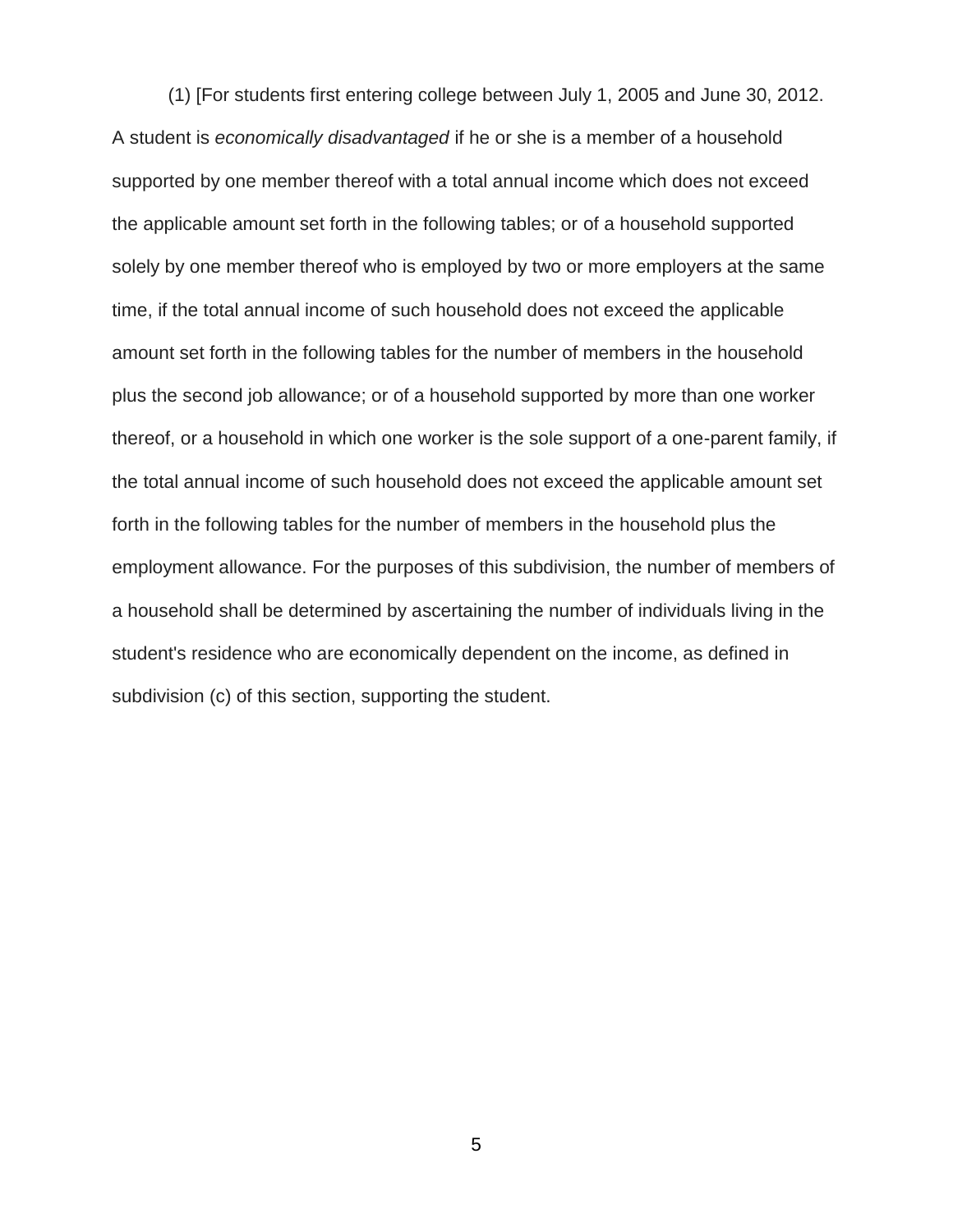#### **Table I**

| Number of members in household | Total annual income in preceding                             |
|--------------------------------|--------------------------------------------------------------|
| (including head of household)  | calendar year                                                |
| 1                              | \$16,060                                                     |
| $\overline{2}$                 | 21,630                                                       |
| 3                              | 27,210                                                       |
| 4                              | 32,790                                                       |
| 5                              | 38,360                                                       |
| 6                              | 43,960                                                       |
| 7 or more                      | 49,500 plus \$5,570 for each family<br>member in excess of 7 |
| Second Job Allowance           | 2,790                                                        |
| <b>Employment Allowance</b>    | 5,570                                                        |

**For students first entering college between July 1, 2010 and June 30, 2012**

The income figures in Table I of this paragraph apply to the student applicant's income only when he or she is an independent student. For purposes of this Part,

an *independent student* means a student who:

(i) is 24 years of age or older by December 31st of the program year; or

(ii) is an orphan or ward of the court. (A student is considered independent if he or she is a ward of the court or was a ward of the court until the individual reached the age of 18); or

(iii) is a veteran of the Armed Forces of the United States who has engaged in the active duty in the United States Army, Navy, Air Force, Marines, or Coast Guard and was released under a condition other than dishonorable; or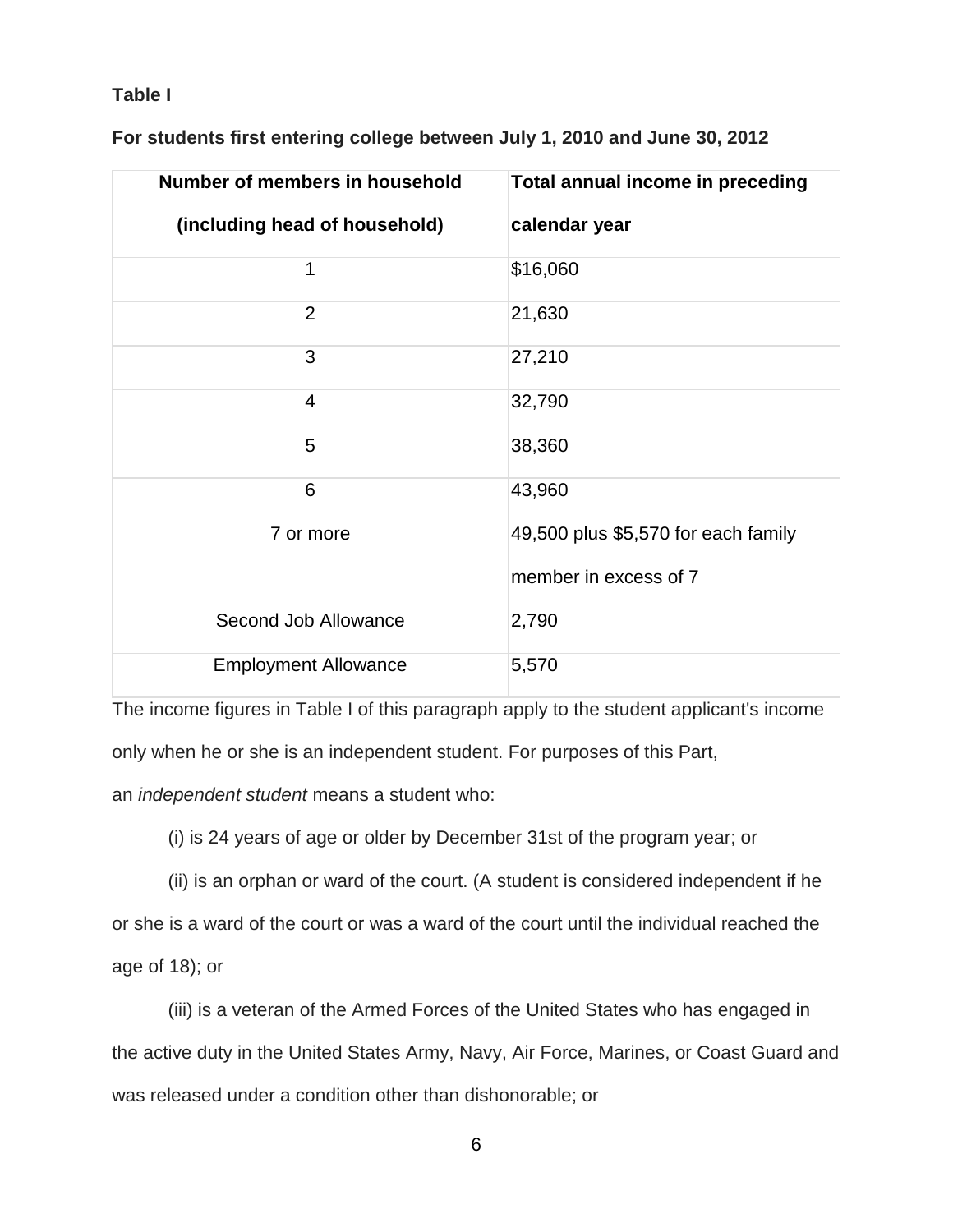(iv) is a married individual; or

(v) has legal dependents other than a spouse; or

(vi) is a student for whom an opportunity program and financial aid administrator has made a satisfactory documented determination of independence by reason of other extraordinary circumstances.

(2) For students first entering college on or after July 1, 2012, a student is economically disadvantaged if he or she is a member of a household where the total annual income of such household is equal to or less than 185 percent of the amount under the annual United States Department of Health and Human Services poverty guidelines for the applicant's family size. Federal poverty guidelines are published annually by the Department of Health and Human Services in the *Federal Register*. The income guidelines in this paragraph apply to the student applicant's income only when he or she is an independent student. For purposes of this Part, an *independent student* means a student who:

(i) is 24 years of age or older by December 31st of the program year; or

(ii) is an orphan or ward of the court. (A student is considered independent if he or she is a ward of the court or was a ward of the court until the individual reached the age of 18.); or

- (iii) is a veteran of the U.S. Armed Forces; or
- (iv) is currently an emancipated minor as determined by a court; or
- (v) is currently in legal guardianship as determined by a court; or
- (vi) is a married individual; or
- (vii) has legal dependents other than a spouse; or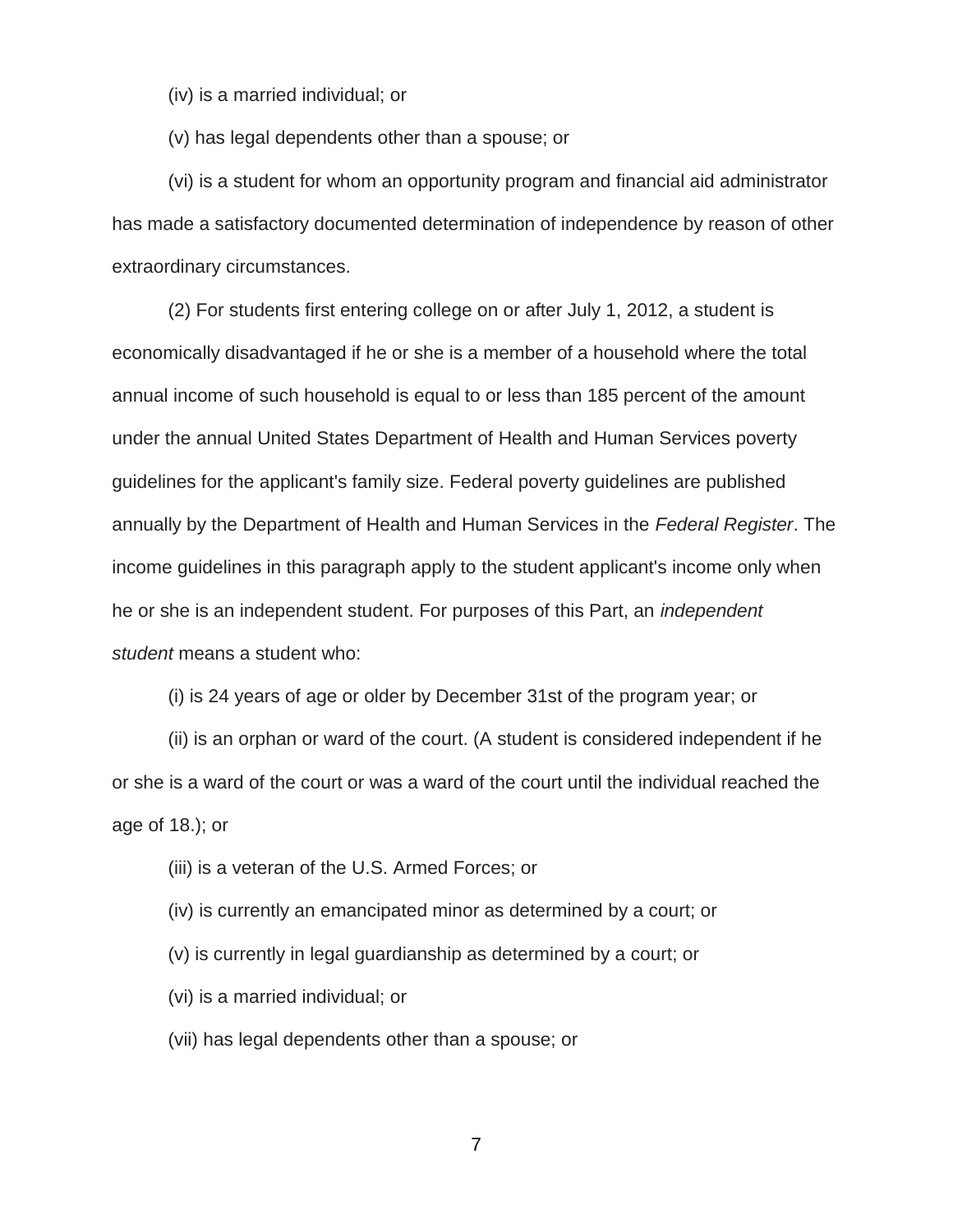(viii) is a student for whom an opportunity program and financial aid administrator has made a satisfactory documented determination of independence by reason of other extraordinary circumstances.] A student is economically disadvantaged if he or she is a member of a household where the total annual income of such household is equal to or less than 185 percent of the amount under the annual United States Department of Health and Human Services poverty guidelines for the applicant's family size for the applicable year. Federal poverty guidelines are published annually by the Department of Health and Human Services in the *Federal Register*. Moreover, the opportunity programs defined by Education Law sections 6451 and 6452 (HEOP, EOP, SEEK/CD) are expected to give priority to the recruitment and enrollment of applicants whose life patterns are characterized by historical economic and educational disadvantage.

(i) Indicators of historical economic and educational disadvantage may include evidence that the student or the student's family has endured long-term economic deprivation, membership in a group underrepresented in higher education, a history of high unemployment rates, a record of poor academic performance, and/or little or no accumulation of assets. Other indicators may include that the applicant or the applicant's family are unable to provide for more than the basic needs of family members and may be dependent on public assistance.

(ii) Loss of employment, or the separation, divorce or death of a wage earner in the calendar year prior to the academic year for which eligibility is being established and a resulting decrease in family income below income guidelines is not, in itself, sufficient to establish historical economic disadvantage. Such cases must be reviewed carefully in order to determine longer term past patterns of economic disadvantage.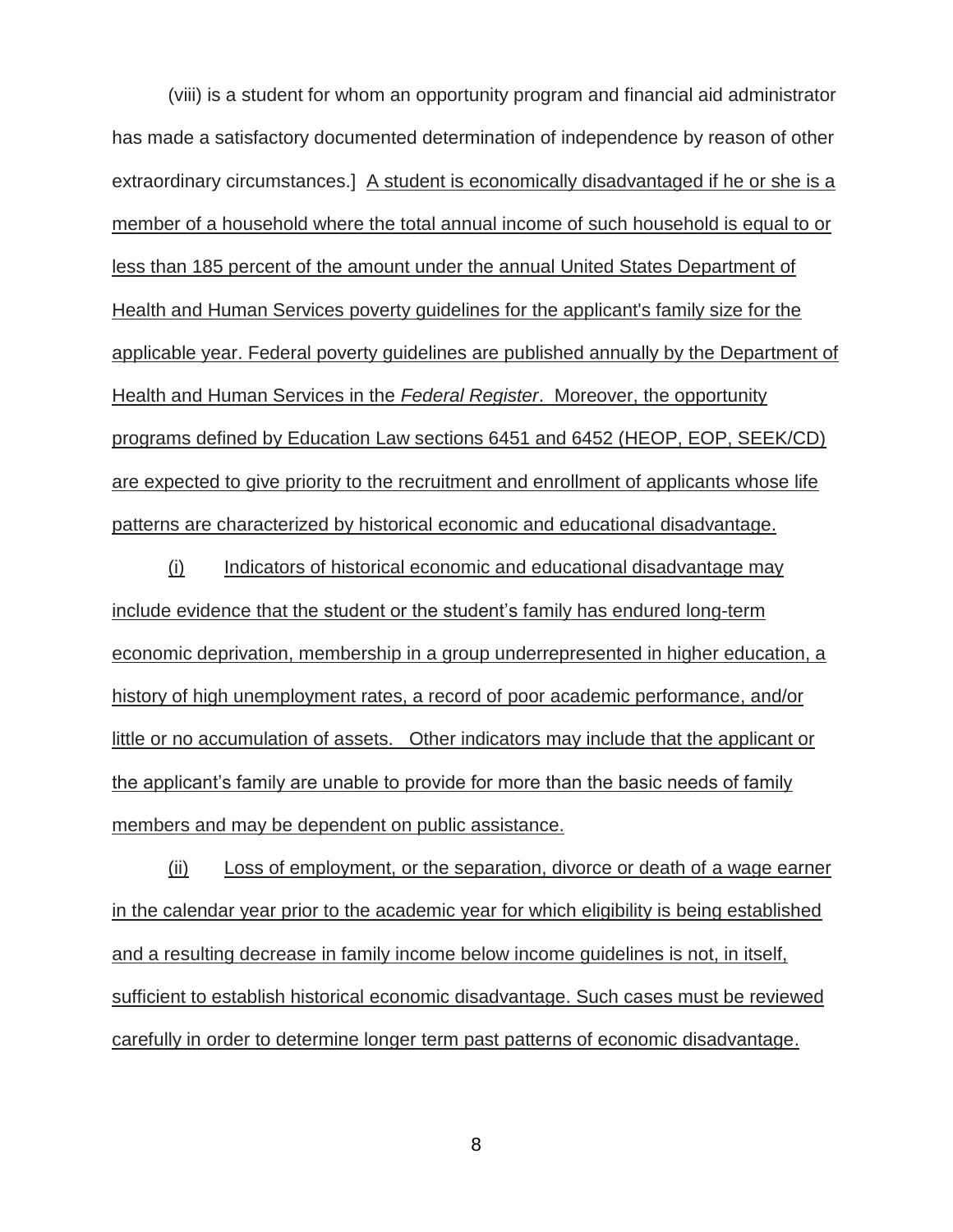[(3)] (2) A maximum of 15 percent of the total number of HEOP students [admitted to a HEOP program] enrolled by an institution at any given time may come from households whose income exceeds [the household scale listed in the applicable table in paragraph (1) of this subdivision, provided that] 185 percent of the amount under the annual United States Department of Health and Human Services poverty guidelines for the applicant's family size for the applicable year, provided such institution has established to the satisfaction of the commissioner or his/her designee that unusual and extenuating circumstances as defined in this paragraph, exist for each such student. [Prior to admitting any such student, the institution shall submit to the commissioner such documentation of unusual and extenuating circumstances as the commissioner may require. Such documentation] Documentation shall be kept on file by the institution at which such students were enrolled, and shall be corroborated by a disinterested, reliable party. For purposes of this paragraph, unusual and extenuating circumstances shall be limited to the following:

(i) serious mismanagement of the household income with little accruing to the interest of the student; or

(ii) a one-time fluctuation in household income where there is a history of low income. Satisfactory evidence that a household's income in the calendar year prior to the calendar year used for determining the student's economic eligibility fell within the limits of the applicable household income scale shall be sufficient to establish the existence of a one-time fluctuation in household income, [provided that] if there is satisfactory proof of a history of low income; or

(iii) households with substantial long-term nonreimbursed medical obligations; or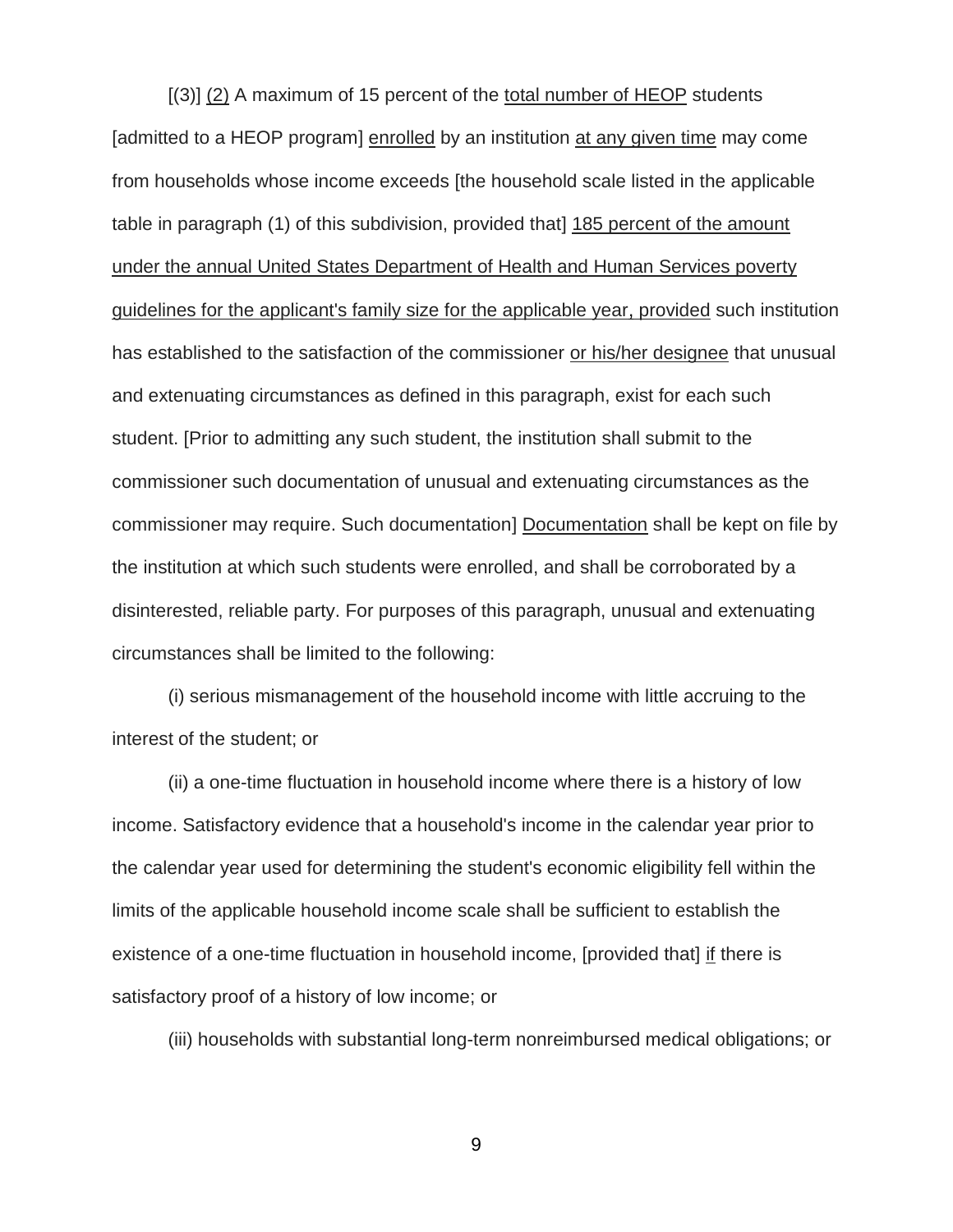(iv) families which must maintain two households [in order] to maintain employment, [one for a wage earner and one for dependents] if there is satisfactory documentation of a history of low income.

(4) Reference to the household income scale need not be made if the student falls into one of the following categories, and documentation is available:

(i) the student's family is the recipient of family assistance program aid or safety net assistance through the New York State Office of Temporary and Disability Assistance or a county department of social services; or is the recipient of family daycare payments through the New York State Office of Children and Family Services or a county department of social services or their successor offices;

(ii) the student is living with foster parents who do not provide support for college, and no monies are provided from the natural parents; or

(iii) the student is a ward of the State or a county.

(5) The eligibility standards set forth in this section apply only at the time of admission as a first-time freshman to a program. Once admitted, a student [may] will continue to receive supportive services as needed, even if the family income rises above the current eligibility standards. However, a student's economic status shall be reviewed under a recognized needs analysis system each year and appropriate adjustments made in the student's financial aid package.

(6) The following shall be acceptable documentation of paragraphs (1) through (3) of this subdivision:

(i) Documentation of all income, earned dividends and interest: signed copy of appropriate year's tax return (I.R.S. form 1040 or 1040a or 1040EZ, or 4506).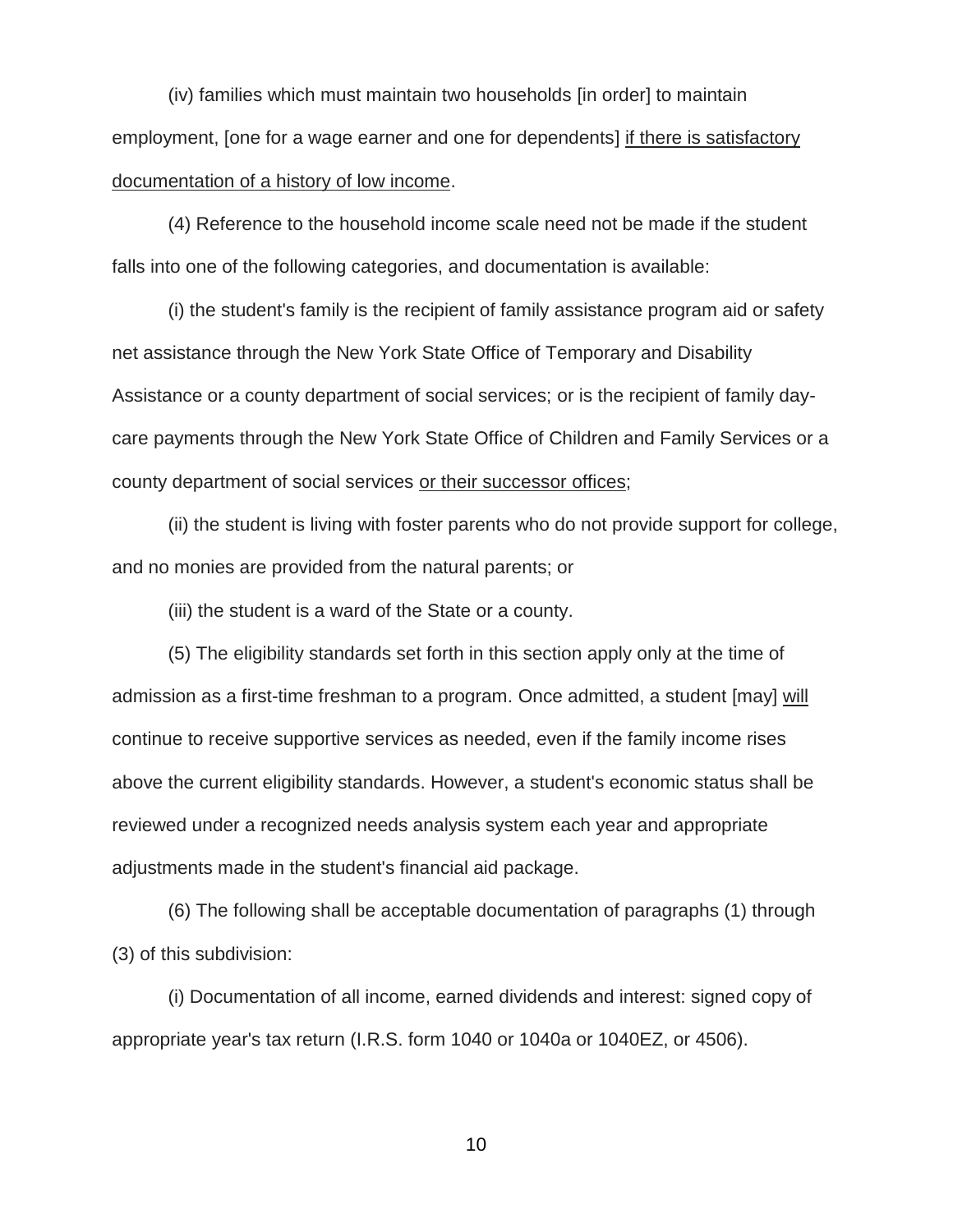(ii) Documentation of no income: a copy of I.R.S. form [4506] 4506-T which has been filed by the student or family with the Internal Revenue Service or [a copy of I.R.S. Letter 1722] its successor office indicating that the student or parent did not file a return.

(iii) Documentation of pension, annuity or unemployment benefits: letter from the applicable agency showing appropriate year's total award (if not reported on I.R.S. form 1040, 1040a or 1099).

(iv) Documentation of social security, supplemental security income or Veterans Administration noneducational benefits: letter from the applicable agency showing applicable year's total award for each member of the household or I.R.S. form 1099 for each member of the household.

(v) Documentation of social services payments: verification from a branch of the Office of Temporary and Disability Assistance or Office of Children and Family Services or their successor offices, showing year of benefits received and names of recipients.

(vi) Documentation of child support and/or alimony: court order, affidavit, or student's financial aid form (FAF).

(vii) Documentation of additional members in household: birth certificates, marriage certificates, third-party verification, or similar documentation acceptable to the commissioner.

(c) Income.

(1) Except as otherwise provided in paragraph (2) of this subdivision, *income,* as used in this Subpart, means all taxable and nontaxable funds which are received by the household [for general use]. Such funds may be derived from [such] sources [as] including but not limited to wages, dividends, interest, social security, disability pensions, veterans' benefits and unemployment benefits.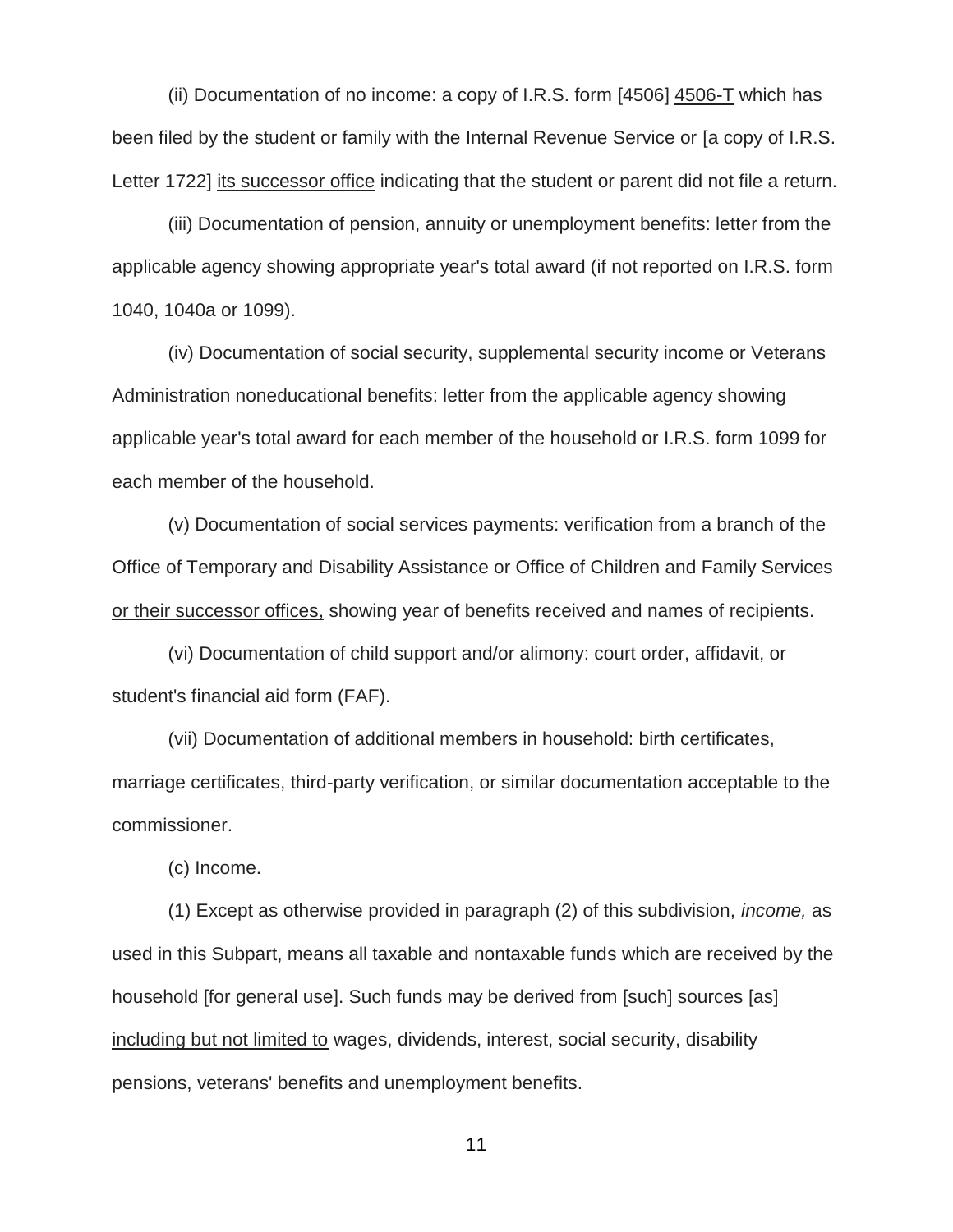(2) The following shall not constitute income:

(i) Monies received specifically for educational purposes from sources such as social security, veteran's cost of education benefits, and education grants from the Office of Vocational Rehabilitation or it successor office.

(ii) Social services or public assistance payments received through the family assistance program, safety net assistance, and the family day-care program, or social security supplemental income.

2. Section 27-2.6 of the Rules of the Board of Regents shall be amended to read as follows:

#### §27-2.6 Student Eligibility.

To be eligible for benefits pursuant to the provisions of Education Law section 6452, a student enrolled in the City University of New York or State University of New York must be both educationally and economically disadvantaged per the criteria established in section 27-1.1 of this Title.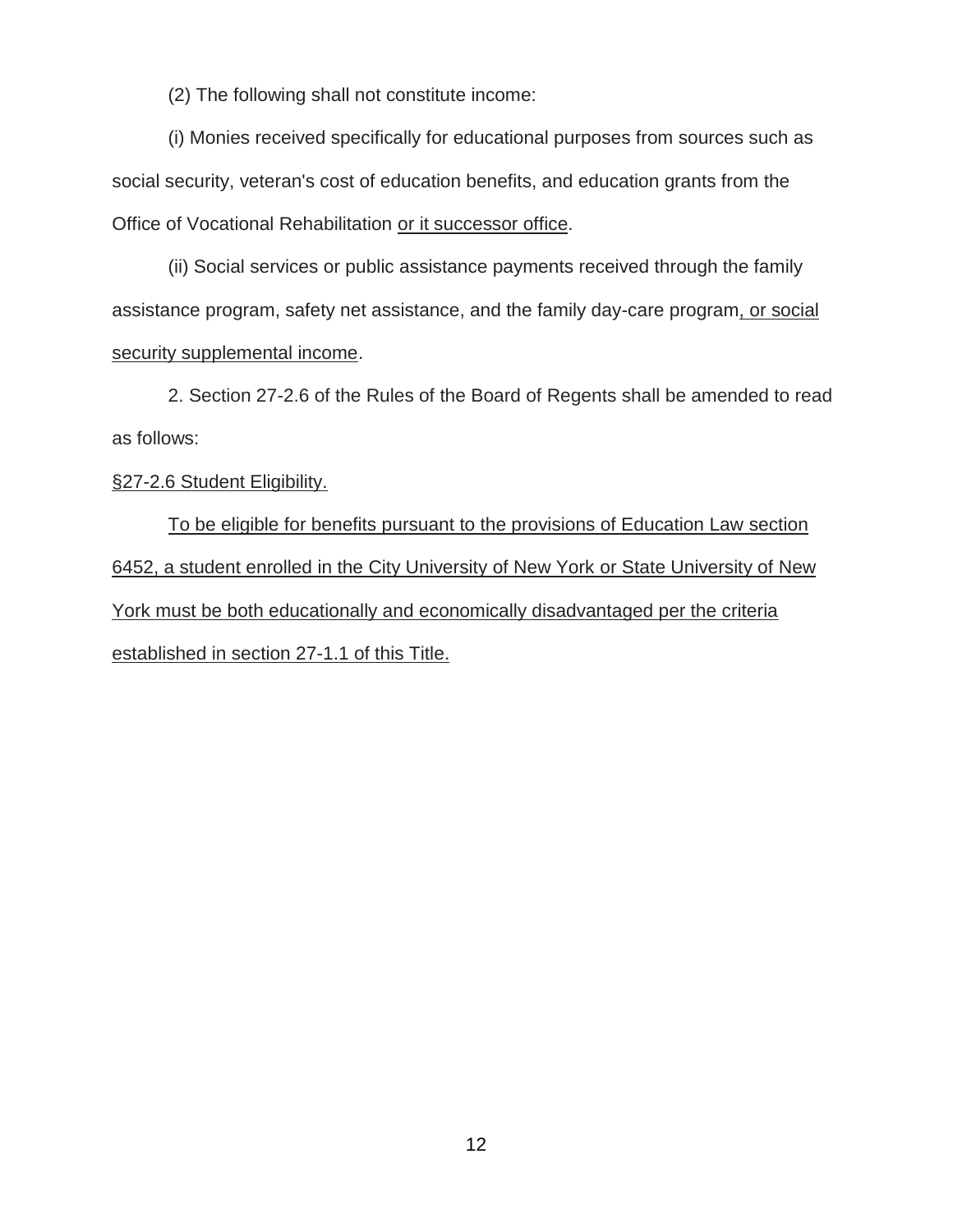**Attachment B**

#### ASSESSMENT OF PUBLIC COMMENT

Since publication of Proposed Rule Making in the State Register on November 29, 2017, the State Education Department (SED) received one comment:

1. COMMENT:

Commenter raised multiple concerns related to the proposed amendments to Subparts 27-1 and 27-2 of the Rules of the Board of Regents. These concerns include the following:

(a) The first concern, in Section 27-1.1(a), relates to the addition of the phrase "most educationally disadvantaged" in the proposed regulation. The concern is that the addition of this language suggests a "shift" from a comprehensive review of each applicant by the institution of higher education to a "hierarchy" based only on "most disadvantaged." The commenter is concerned that this would increase the number of students admitted that may fail.

(b) The second concern, in Section 27-1.1(b), relates to the updated language and definition of "economically disadvantaged." The commenter suggests that the language needs clarity, and that the Department could consider accepting the use of the federal IRS Data Retrieval Tool as a "recognized acceptable alternative" for verifying income of applicants.

(c) The last concern relates to the language in the proposed amendment which refers to HEOP students as "disadvantaged" because it is "negative, critical and stigmatizing."

DEPARTMENT RESPONSE: